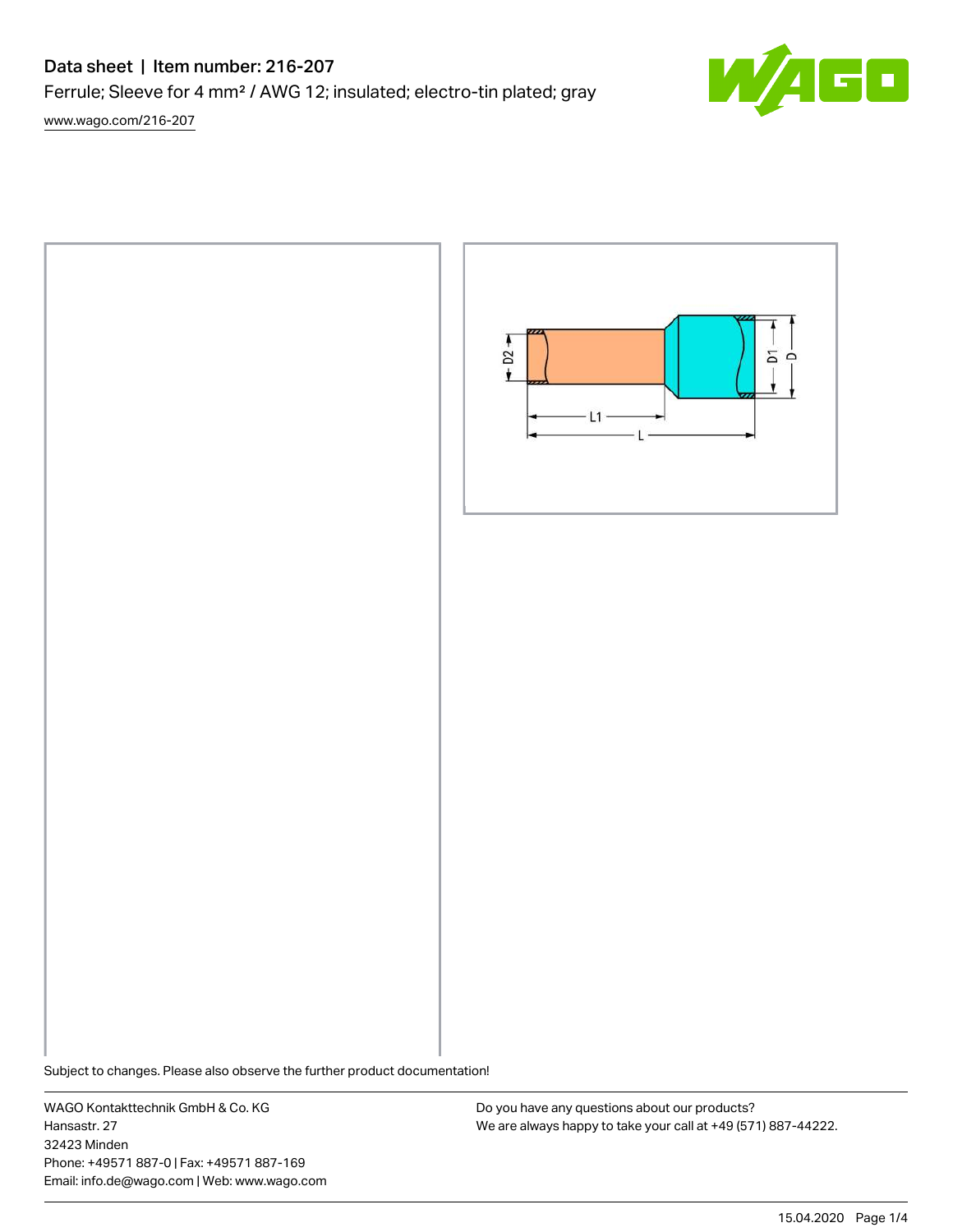



Subject to changes. Please also observe the further product documentation!

WAGO Kontakttechnik GmbH & Co. KG Hansastr. 27 32423 Minden Phone: +49571 887-0 | Fax: +49571 887-169 Email: info.de@wago.com | Web: www.wago.com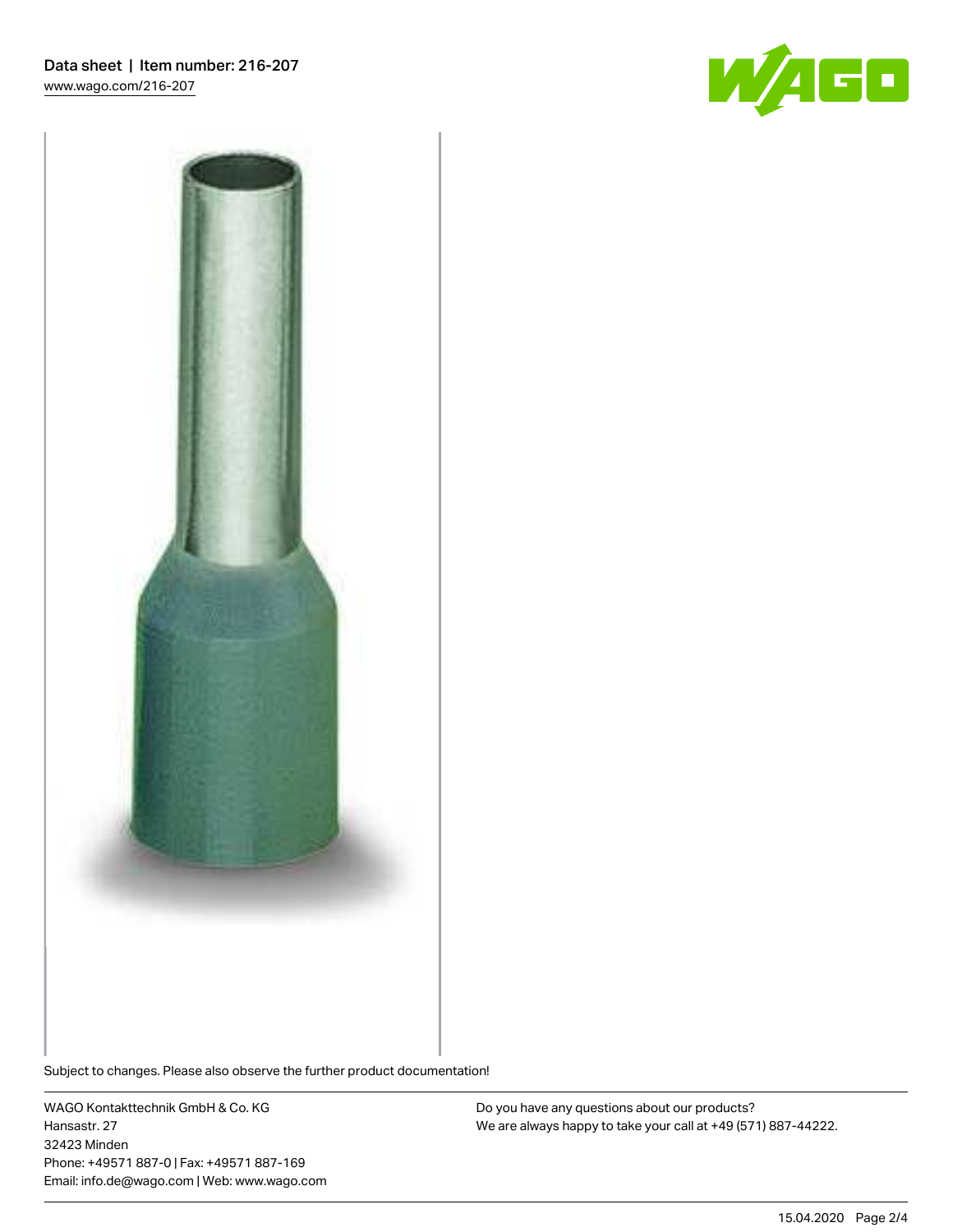

| RoHS $\checkmark$<br>Compliant | <b>BOMcheck</b> /net | Color: |
|--------------------------------|----------------------|--------|
|--------------------------------|----------------------|--------|

### Data Technical Data

| Main product function | Ferrule          |
|-----------------------|------------------|
| Querschnitt Hülse AWG | 12 AWG           |
| Hülse für             | $4 \text{ mm}^2$ |

#### Connection data

| Strip length<br>12 mm / 0.47 inch |
|-----------------------------------|
|-----------------------------------|

## Geometrical Data

| Length     | 18 mm               |
|------------|---------------------|
| Length 1   | $10 \,\mathrm{mm}$  |
| Diameter   | $5.4 \,\mathrm{mm}$ |
| Diameter 1 | 4.8 mm              |
| Diameter 2 | $2.8$ mm            |

## Material Data

| Color     | gray             |
|-----------|------------------|
| Fire load | $0.003$ MJ       |
| Weight    | 0.3 <sub>5</sub> |

#### Commercial data

| Product Group      | 2 (Terminal Block Accessories) |
|--------------------|--------------------------------|
| Packaging type     | <b>BOX</b>                     |
| Country of origin  | DE                             |
| <b>GTIN</b>        | 4017332277525                  |
| Customs Tariff No. | 85369010000                    |

### Counterpart

.<br>Subject to changes. Please also observe the further product documentation!

WAGO Kontakttechnik GmbH & Co. KG Hansastr. 27 32423 Minden Phone: +49571 887-0 | Fax: +49571 887-169 Email: info.de@wago.com | Web: www.wago.com